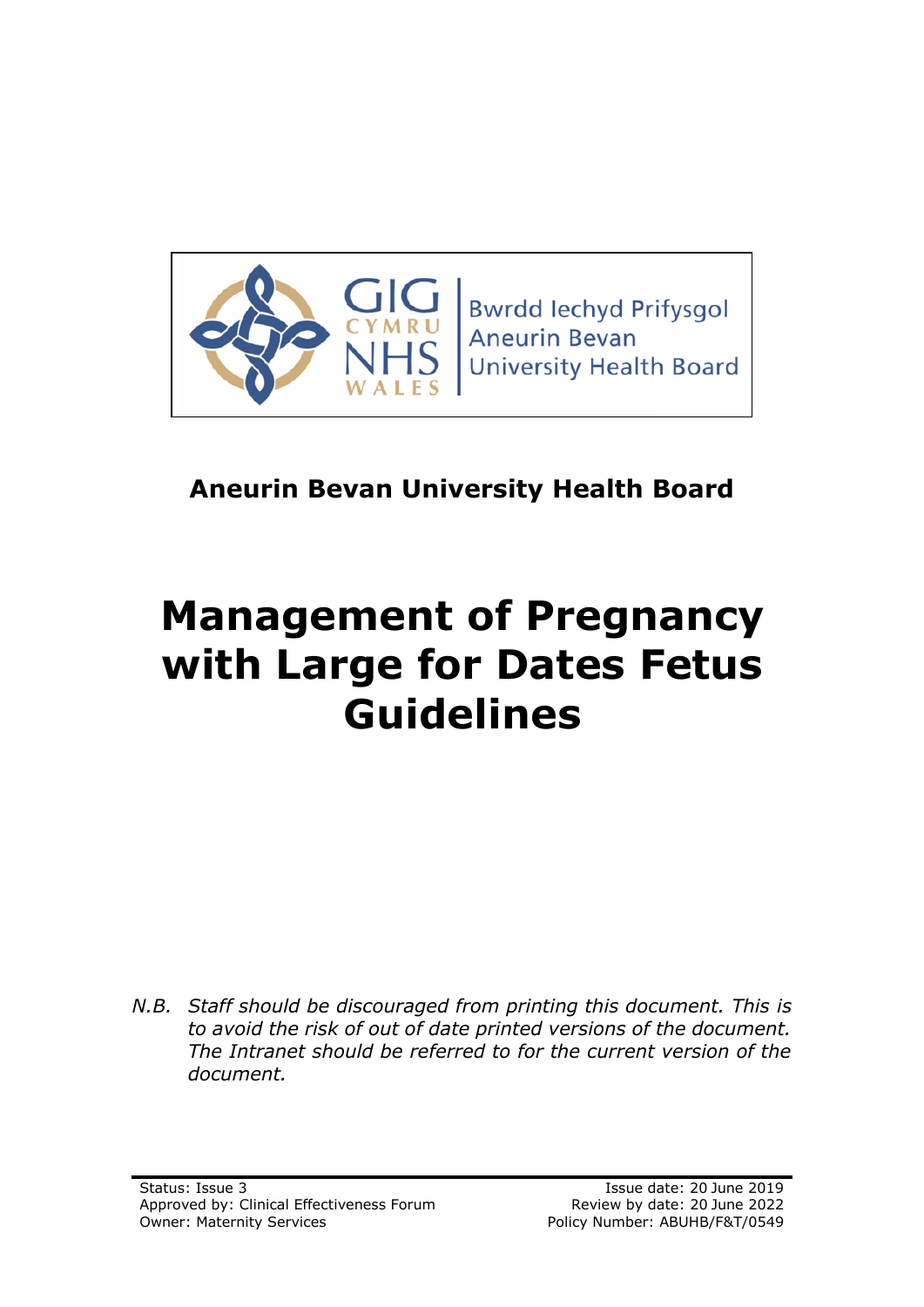## **Contents:**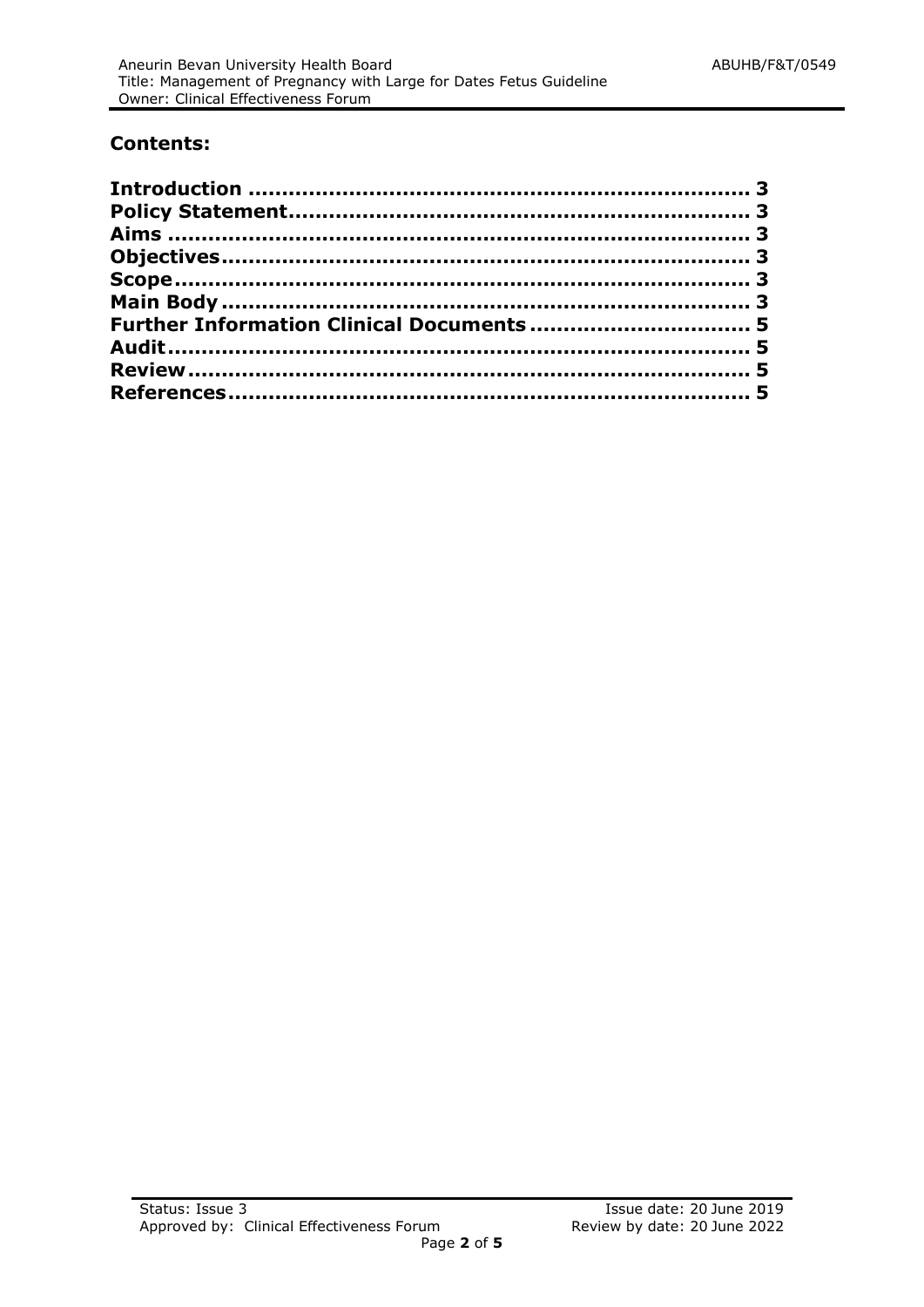# <span id="page-2-0"></span>**Introduction**

Fetal macrosomia is associated with an increased risk of adverse maternal and neonatal outcomes. Such risks include shoulder dystocia, birth trauma to include clavicular fractures and  $Erb's$  palsy<sup>1</sup>. For the mother this increases the risk of maternal post-partum haemorrhage, perineal trauma and 3<sup>rd</sup> /4<sup>th</sup> degree tears.

Fetal macrosomia appears to be associated with an increased risk of operative birth or caesarean section.

# **What is "large for gestational age" (LGA) or fetal macrosomia?**

In this instance macrosomia will be defined as a birth weight of  $>$  4.5kg. For this guideline we will discuss the LGA fetus, as the term fetal macrosomia relates to the birthweight of the neonate.

LGA thresholds:

- Symphysio-fundal height (SFH)  $> 90<sup>TH</sup>$  centile for gestation
- Abdominal circumference  $(AC)$  >95<sup>th</sup> centile for gestation
- <span id="page-2-1"></span>- Estimated fetal weight (EFW)  $>95<sup>th</sup>$  centile for gestation

## **Policy Statement**

#### <span id="page-2-2"></span>**Aims and Objectives**

- Identify women at risk of having a macrosomic baby
- Reduce the need for unnecessary intervention and anxiety in women who are thought to be Large for gestational age
- Involve women in decision for earlier delivery in the event of a large for gestational age fetus on USS

#### <span id="page-2-3"></span>**Scope**

All Doctors and midwives involved in the care of our obstetric population

#### <span id="page-2-4"></span>**Main Body**

#### **How do we manage women with LGA fetus?**

#### **Detected at >28 weeks gestation :**

- **SFH > 90th centile:** arrange USS for fetal biometry at next available slot: if EFW and  $AC < 95<sup>th</sup>$  centile return to routine care , a repeat scan is not required if the growth velocity on SFH remains linear.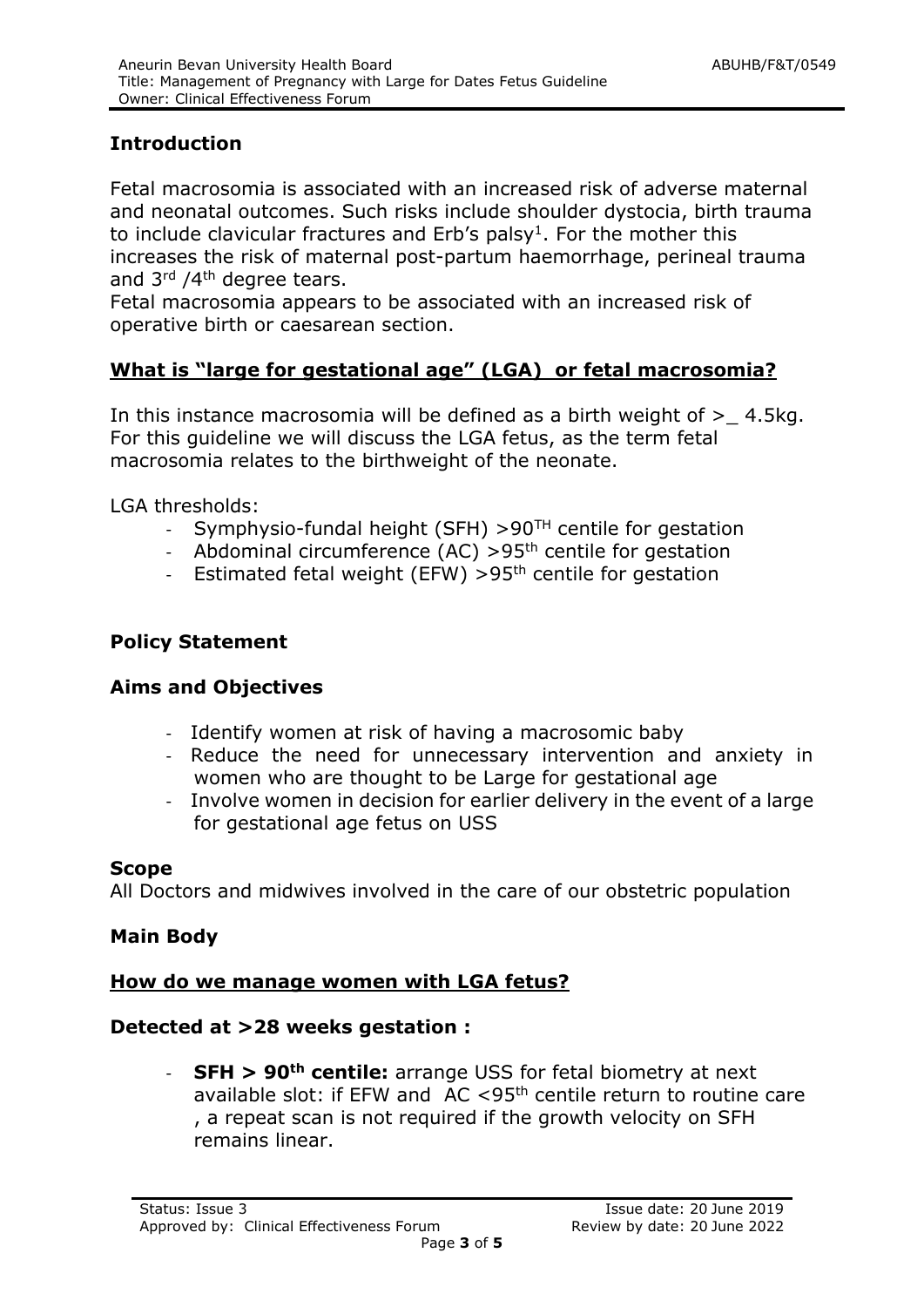# - **IF EFW or AC >95th centile**

- o Check OGTT result if already performed
- $\circ$  If not had an OGTT and >28 weeks consider arranging a fasting blood sugar as OGTT unreliable in 3rd trimester
	- If fasting reading is  $>5.6$  refer to specialist midwife and diabetic clinic
- o Arrange repeat USS and ANC appointment at 36-38 weeks gestation to verify growth velocity and EFW.
- $\circ$  In all women dietary advice to cut out sugars from diet until delivery ( HAPO study showing direct correlation between maternal glucose and size of fetus in women without gestational diabetes)
- o Consider individualised delivery plans depending on other risk factors specific to the woman (see below).

# **Delivery planning for EFW/ AC >95th centile at 36-40 weeks**

- o A discussion with the women should take place ideally in ANC and the following should be addressed:
- o Inform the woman that there is an increased risk of shoulder dystocia (RR 0.60 CI 0.37-0.98) in LGA fetuses.
- o Inform women that the evidence from a RCT by Boulvain et al suggested that IOL at 37-38+6 weeks gestation reduces the risk of shoulder dystocia with no increase in c section rate (RR 0.32). Women should also be informed that neonatal outcomes are optimised and neonatal morbidity reduced if birth occurs  $>$ 39 and 40+7 weeks gestation<sup>2</sup> as this avoids problems associated with immaturity of fetal organs.
- o Compared to expectant management there is no clear effect of induction of labour for suspected macrosomia on the risk of csection (RR 0.91 CI 0.76-1.09) or instrumental delivery (RR 0.86 CI 0.65-1.13)
- o The Cochrane database suggests 60 women will need to be induced to prevent 1 fracture. Clavicular fractures, however, heal well without consequences and also occur in SVDs without shoulder dystocias.
- o There is no difference in the level of brachial plexus injuries or Hypoxic ischaemic encephalopathy observed between early IOL and IOL after 40+7.